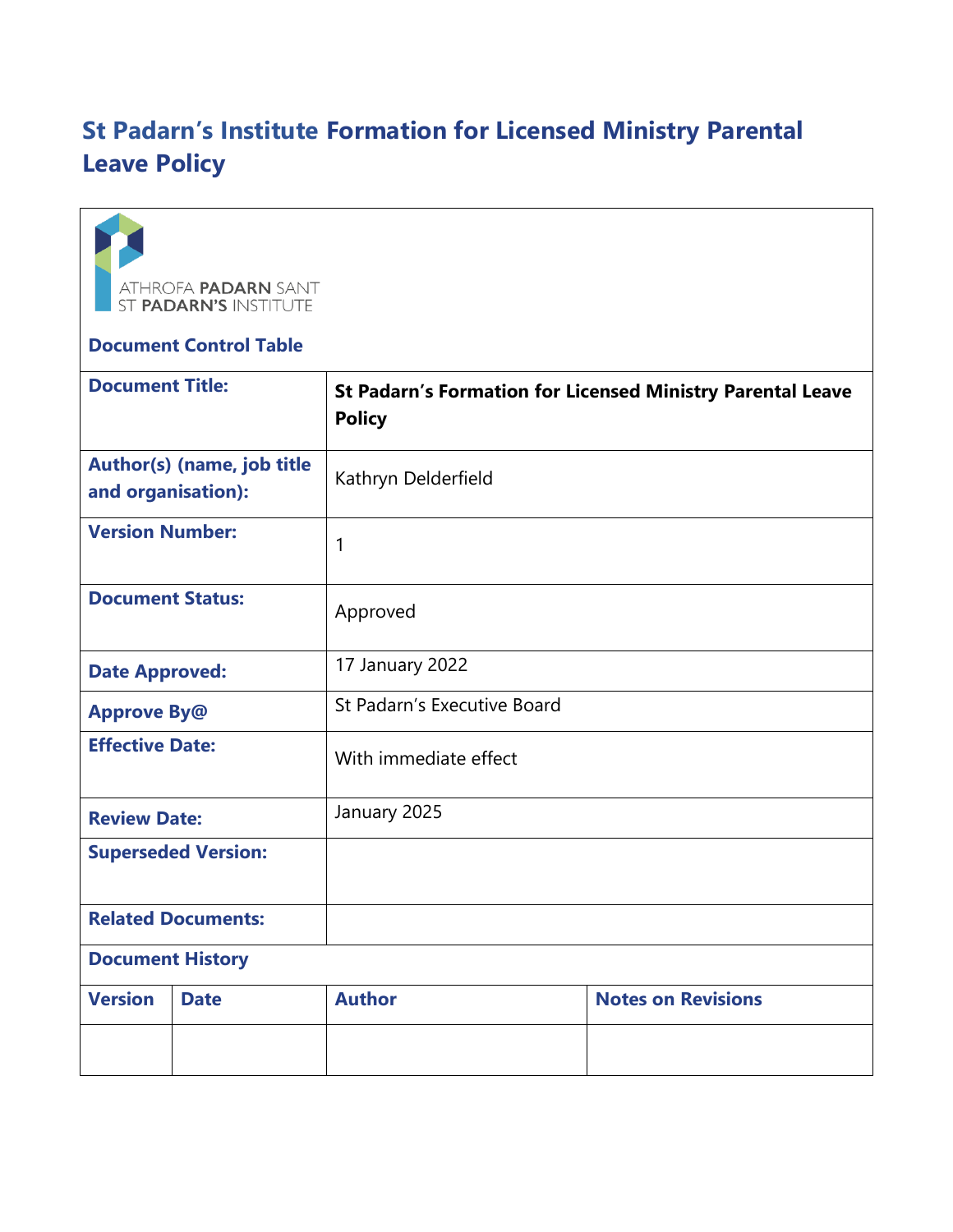# **St Padarn's Institute Formation for Licensed Ministry Parental Leave Policy**

### **1. Contents of Policy**

- 1. Contents of Policy
- 2. Introduction
- 3. Giving Notice of Pregnancy
- 4. Maternity Leave
- 5. Grants during Maternity Leave
	- 5.1 Full-Time Candidates
	- 5.2 Part-Time Candidates
	- 5.3 Returning to Training
	- 5.4 Length of Training
	- 5.5 Contact During Maternity Leave
	- 5.6 Stillbirth and Miscarriage
- 6. Paternity Leave
- 7. Shared Parental Leave
	- 7.1 Where both partners are Candidates
	- 7.2 Where a Candidate's employed partner gives birth
- 8. Adoption Leave
- 9. Surrogacy

#### **2. Introduction**

While candidates for ministry are not employed by the Church, and therefore do not have employment rights, the Church has a moral responsibility to ensure that there are fair, non-discriminatory practices in place for their initial training. The Church wants to ensure it has good quality candidates of all ages, so it is also in the Church's interest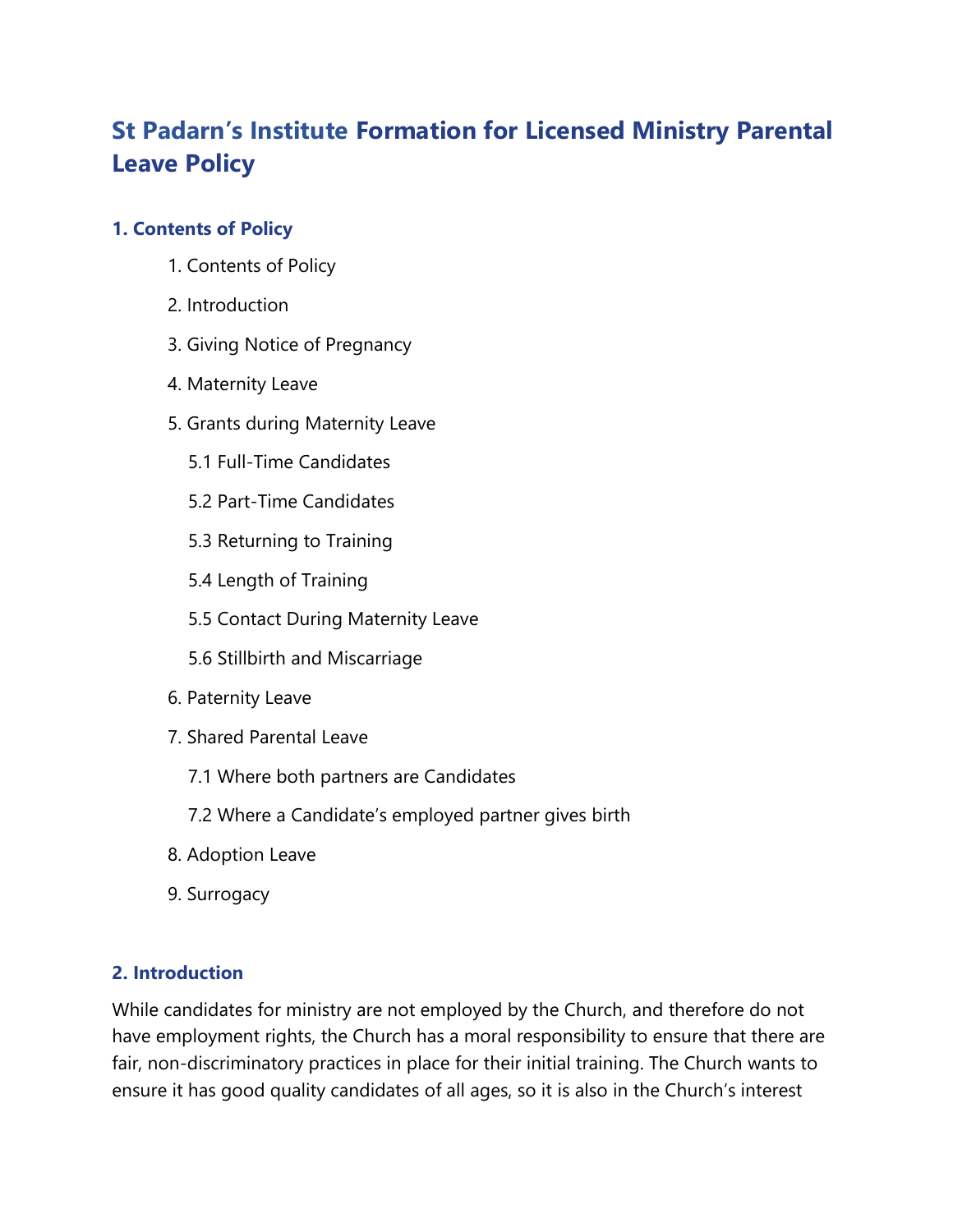that there is provision in place for those planning on becoming parents, in order to remove a potential barrier to training. This policy describes the practices for those who become pregnant while in initial training. The policy is generally based on the principles of the Church in Wales Clergy Maternity Leave Policy<sup>1</sup>, however the financial provision differs as candidates receive a grant rather than a stipend.

## **3. Giving Notice of Pregnancy**

Candidates who are pregnant are encouraged to let the Dean for Initial Ministerial Training know as soon as possible. Maternity provision does not alter depending on circumstances. However, certain arrangements that need to be put in place in order to ensure a candidate can complete their training will be dependent on factors such as: how much maternity leave is taken, at what point in the year, and the academic programme a candidate is on.

Early communication means that arrangements for a maternity risk assessment can be undertaken at an early stage. Candidates are also encouraged to let their DDO know as soon as possible as maternity leave may affect length of training and licensing date and will allow the diocese to be able to support the candidate appropriately.

A pregnant candidate will need to provide a maternity certificate (MAT B1) to the Dean for Initial Ministerial Training. This can be obtained from a GP or midwife after the 20<sup>th</sup> week of pregnancy.

#### **4. Maternity Leave**

Candidates who are pregnant will be able to take time off for pregnancy related medical appointments.

Candidates who give birth may take up to 52 weeks maternity leave.

A candidate can choose to begin their maternity leave from the  $11<sup>th</sup>$  week prior to the due date. If the baby is born earlier than this then maternity leave will begin on the date of the birth of the child.

<sup>&</sup>lt;sup>1</sup>https://www.churchinwales.org.uk/en/clergy-and-members/clergy-handbook/maternity-leave-and-pay/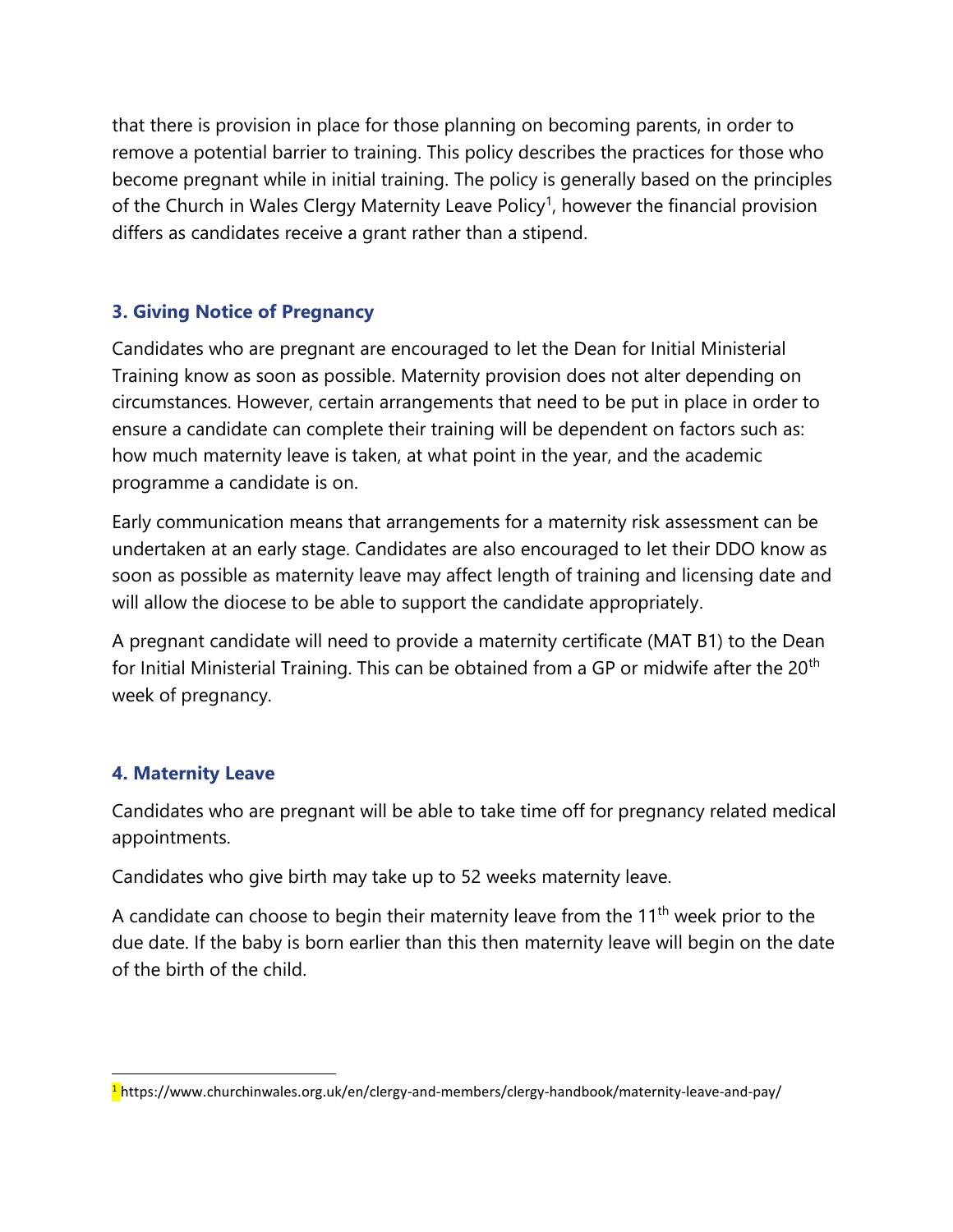A candidate should inform St Padarn's of when they intend to take maternity leave at least 15 weeks before the due date. A candidate can change their mind after this date, giving 28 days' notice.

Pregnant candidates may choose to continue training until as close to the expected week of childbirth as they wish provided, they are capable of taking a full part. If it is felt that the candidate's health or that of the unborn baby is suffering as a result of their continuing to work, then St Padarn's may require the candidate to be examined by the Occupational Health Doctor.

If the baby is born prematurely, a candidate should let the Dean for Initial Ministerial Training know as soon as is reasonably practicable and, provide a certificate MATB2 form which can be obtained from the GP or midwife.

While the above is framed in terms of your choices and obligations, we would encourage you to talk these things through openly with your personal tutor so that we help you think through the different options and support you in your decision making.

In the event that a candidate does not wish to return to training then the candidate should discuss this with the Dean for Initial Ministerial Training and their DDO. Candidates who do not return to training following maternity will not be required to pay back their grant.

Most candidates will be studying an accredited programme as part of their training (such as Theology for Life). A candidate who is pregnant is likely to need to apply for an interruption of studies from their academic work. The processes for this depend on the programme and so the candidate should contact Registry for more information on what they need to do. This is not something that happens automatically and while a candidate's academic programme will be discussed with the Dean for Initial Ministerial Training the candidate will need to follow the correct process for applying for an interruption of studies.

#### **5. Grants during Maternity Leave**

#### **5.1 Full-Time Candidates**

The Church in Wales makes financial provision for maternity in the form of grants.

Candidates who fall pregnant will continue to receive a training and housing grant for 39 weeks. The travel component will be removed, and on the birth of the child the grant will be reassessed to include the child grant. The grant will stop after 39 weeks of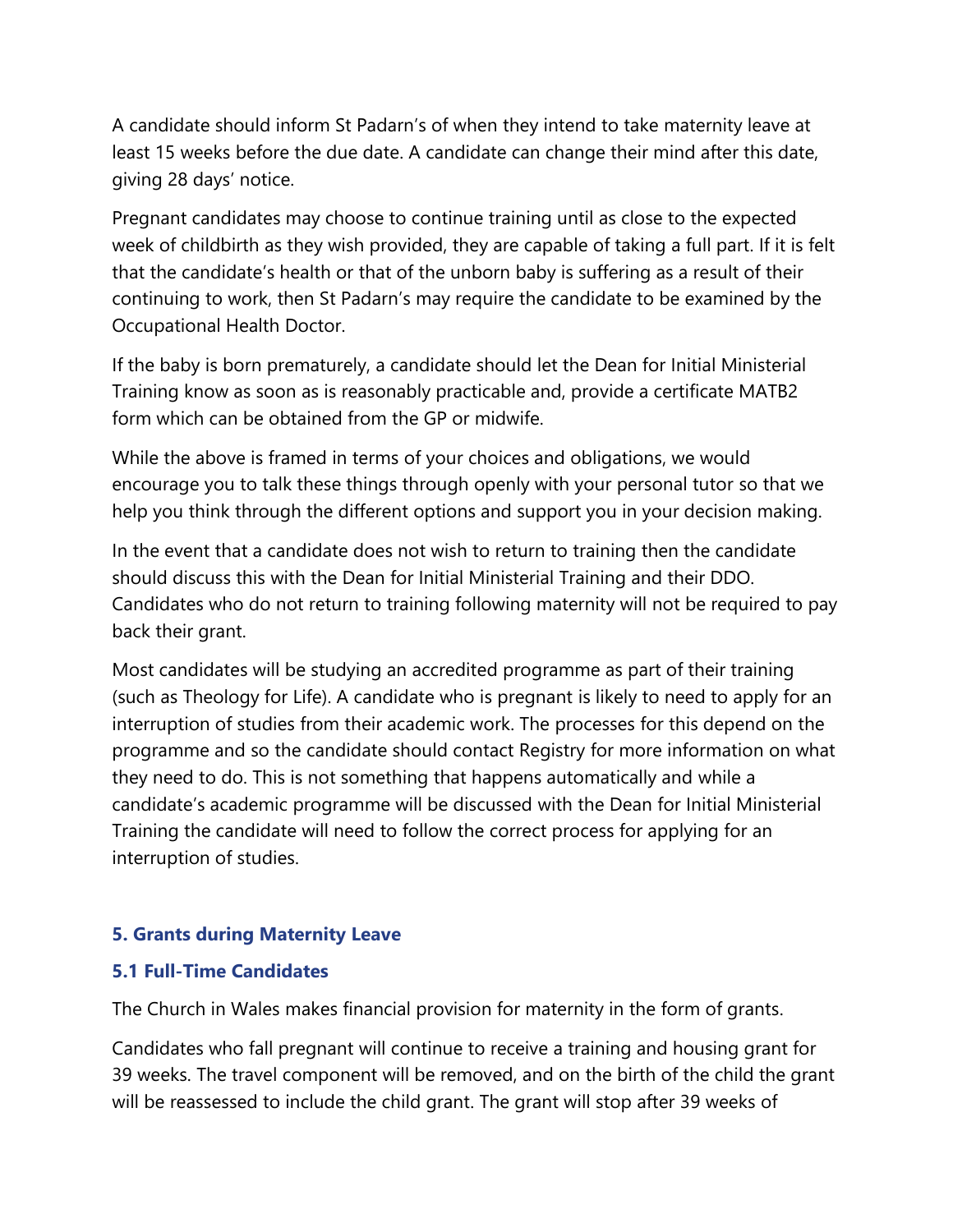maternity leave. If you wish you can take a further 13 weeks of maternity leave to bring it up to 52 weeks, although this will be unpaid.

Any costs for the academic component of training will continue to be met by St Padarn's, providing the candidate goes through the proper processes for interruption of studies.

#### **5.2 Part-Time Candidates**

The purpose of the part-time grant is to cover incidental costs of training, and so no grant is paid during maternity leave.

Any costs for the academic component of training will continue to be met by St Padarn's, providing the candidate goes through the proper processes for interruption of studies.

#### **5.3 Returning to Training**

No candidate can return to training during the first two weeks after giving birth.

Two weeks before the return from maternity leave the candidate will be invited to meet with the Dean for Initial Ministerial Training to talk through the transition back into training.

If a candidate decides to return to training before the end of their maternity leave, they must put in a request in writing at least 28 days before their expected return date to the Dean for Initial Ministerial Training. The Dean will assess the situation to see if this is advisable, before deciding. All decisions will be communicated directly to the candidate and in cases where it is not feasible for the candidate to return to training on their preferred date, explanations as to why they cannot return to their training on their chosen date will be fully explained.

#### **5.4 Length of Training**

The type of training a candidate is undertaking is not affected by maternity. However, the FLM programme needs to be completed before a candidate is licensed for ministry and so the date of licensing may be affected. A candidate should know before they make a final decision about length of maternity leave what impact this will have on their length of training. A meeting between the candidate, their DDO and the Dean for Initial Ministerial Training should take place as soon as possible after the candidate has informed St Padarn's that they are pregnant. Their Bishop will need to authorise any subsequent change to length of training.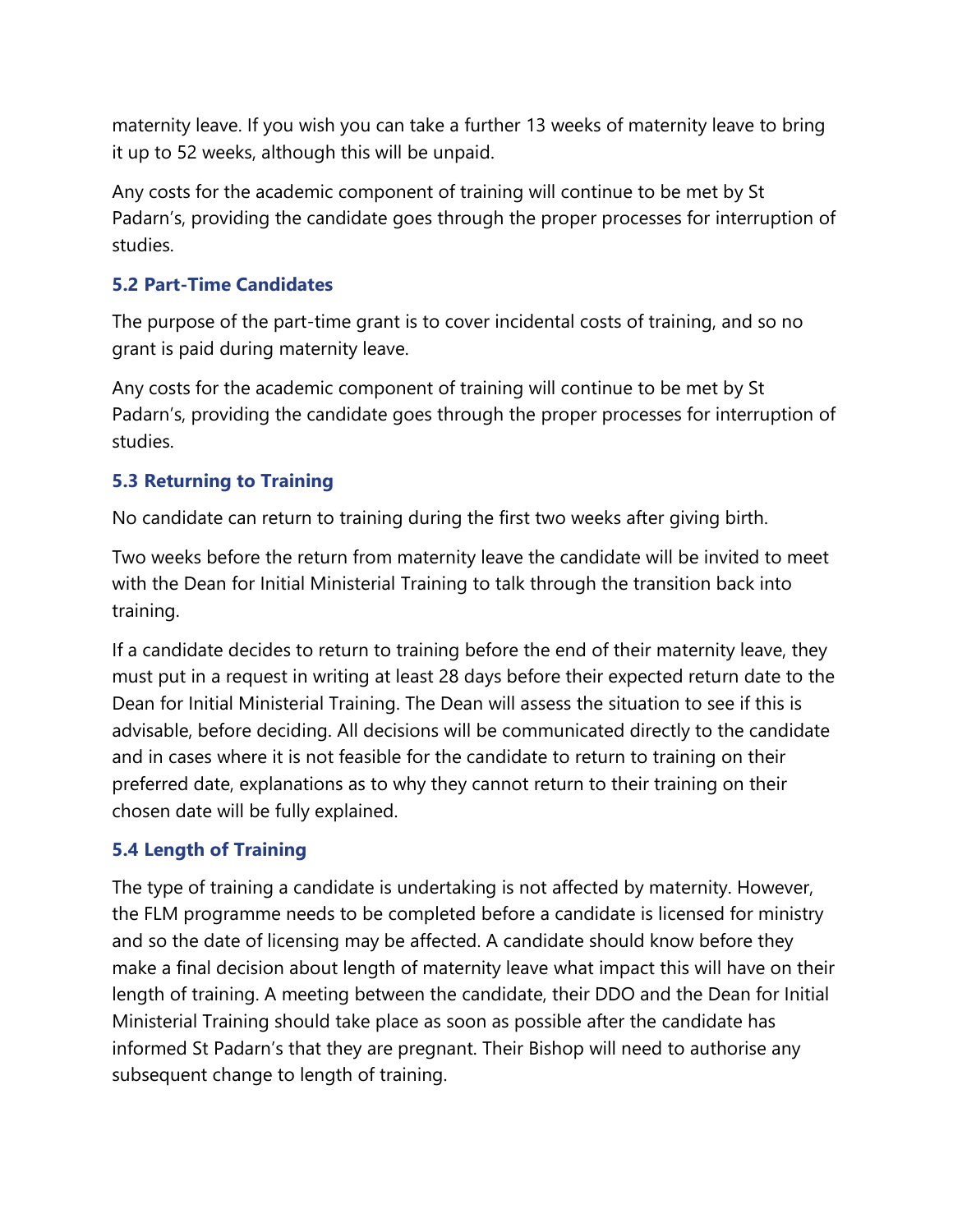#### **5.5 Contact during Maternity Leave**

It can be helpful for a candidate to be able to keep in touch during their maternity leave. If a candidate thinks it would be beneficial to them, they should discuss with the Dean for Initial Ministerial Training about attending occasional days of training. Candidates should feel free to contact their personal tutor occasionally to keep in touch during their leave. (At no time is a candidate obliged to keep in touch during their maternity leave.)

#### **5.6 Stillbirth and Miscarriage**

It is sincerely hoped that all will go well with the pregnancy, but occasionally a pregnancy will sadly end in stillbirth or miscarriage. If this should happen candidates should contact their personal tutor at the earliest opportunity so that St Padarn's are able to arrange pastoral support. Compassionate leave will be arranged in line with the absence policy, throughout which period grants will continue.

Partners who have experienced stillbirth or miscarriage are also strongly encouraged to contact their personal tutor for support and to arrange a period of compassionate leave with them.

#### **6. Paternity Leave**

A candidate whose partner gives birth can take 2 weeks paternity leave. Leave must be taken within 8 weeks of the birth of the child. This 2-week period would not have any impact on training progress unless an assignment deadline falls in that period. If this is the case the candidate should contact the Registrar. Candidates should notify the Dean for Initial Ministerial Training of the expected due date 4 weeks beforehand. Paternity leave must be taken in one go. Once the baby is born the candidate should notify the Dean for Initial Ministerial Training when they would like to take paternity leave as soon as possible.

#### **7. Shared Parental Leave**

#### **7.1 Where both partners are Candidates**

The candidate giving birth must take the two weeks after the birth of the baby as leave. There are a couple of alternatives for Shared Parental Leave where both parents are candidates: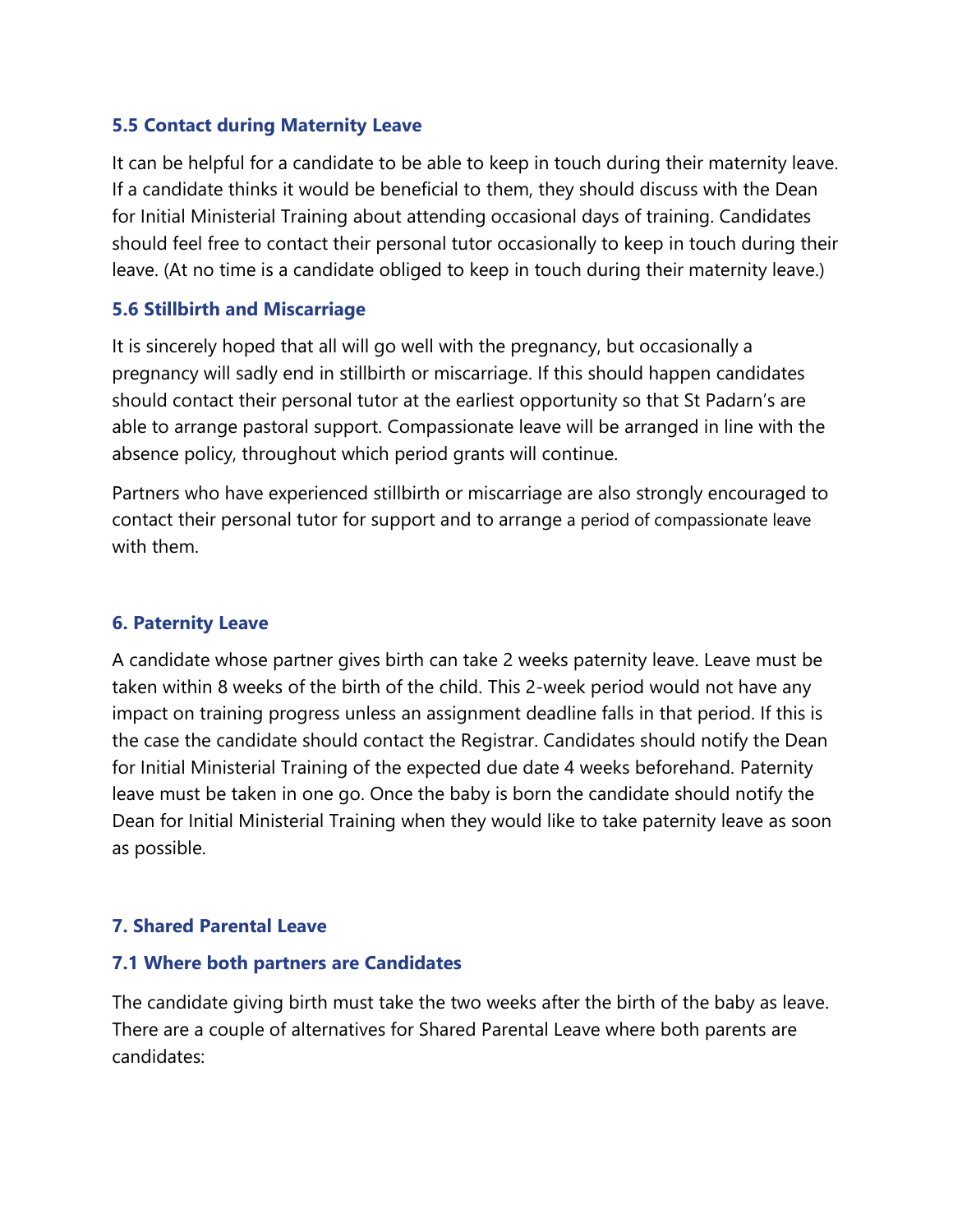- The candidates can choose which partner takes the whole of the remainder of the maternity leave. The candidates should notify The Dean for Initial Ministerial Training as soon as possible, and the Dean and their DDO will discuss implications and arrangements with whichever partner takes the maternity leave.
- The candidates may be able to take a proportion of the maternity leave each, either concurrently or consecutively. For example, they may each wish to take part of the leave together, or each take a period of time one after another. It is important to note that the 39 weeks of leave eligible for grants to be paid is in total across both partners, it is not 39 weeks each. The need to ensure that both partners are able to complete all aspects of their training may affect how flexible these arrangements can be. Candidates wishing to explore the possibility of shared parental leave should speak to the Dean for Initial Ministerial Training at the earliest possible opportunity so an assessment can be made on the impact of their training.

#### **7.2 Where a candidate's employed partner gives birth**

If a candidate's partner is employed and chooses to return to work before the end of their maternity leave, the candidate may take parental leave. The candidate can take shared parental leave from 2 weeks after the birth of the child for the rest of the eligible period of leave, as described above, including the payment of the grant. The candidate should notify the Dean for Initial Ministerial Training of the expected due date as soon as possible and they and the candidate's DDO will discuss implications and arrangements with them.

Other than the 2 weeks paternity leave there is no further leave for a candidate whose partner is unemployed and gives birth.

#### **8. Adoption Leave**

Adoption leave is broadly similar to other parental leave. Where there are two parents, one parent assumes the role of primary adopter. If a candidate assumes the role of primary adopter, they may start adoption leave when they have been matched with a child/children or 14 days before the fostering to adopt placement starts. It is recognised that the nature of adoption means that it is often not possible to give much notice to begin adoption leave. In order to help prepare for their leave, the candidate may find it helpful to talk to the Dean for Initial Ministerial Training when they get to the point where a match or a placement is likely to be imminent.